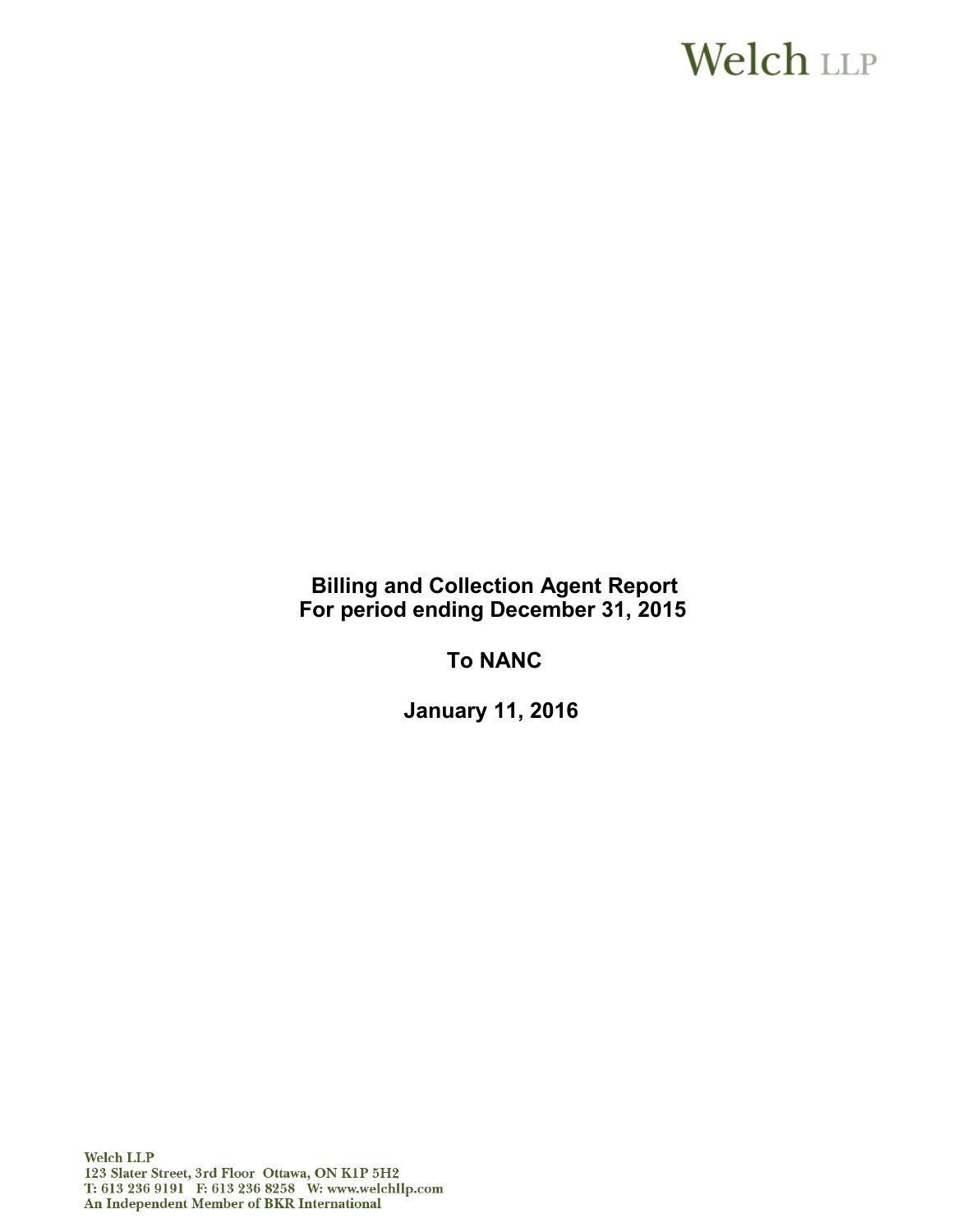### **NANPA FUND STATEMENT OF FINANCIAL POSITION December 31, 2015**

| <b>Assets</b><br>Cash Balance in bank account                                                                                                    |                          | \$<br>3,864,098 |
|--------------------------------------------------------------------------------------------------------------------------------------------------|--------------------------|-----------------|
| Receivable from US Carriers<br>Receivable from Canada<br>Receivable from Caribbean countries<br>Receivables forwarded to Treasury for collection | 228,524<br>534<br>66,837 |                 |
| Allowance for uncollectible accounts                                                                                                             | (91,600)                 | 204,295         |
| <b>Total assets</b>                                                                                                                              |                          | 4,068,393       |
| <b>Less:</b> Accrued liabilities (see below for makeup)                                                                                          |                          | (528, 542)      |
| <b>Fund balance</b>                                                                                                                              |                          | 3,539,851       |
| <b>Makeup of Accrued Liabilities</b>                                                                                                             |                          |                 |
| <b>Welch LLP</b><br>EY Audit                                                                                                                     | 28,336<br>45,200         |                 |
| <b>NEUSTAR Pooling 1K Block</b>                                                                                                                  | 266,061                  |                 |
| <b>NEUSTAR NANP Administration</b>                                                                                                               | 184,095                  |                 |
| Data Collection Agent - USAC                                                                                                                     | 4,850                    |                 |
|                                                                                                                                                  | \$<br>528,542            |                 |

**\*\*\*\*\*\*\*\*\*\*\*\*\*\*\*\*\*\*\*\*\*\*\*\*\*\*\*\*\*\*\*\*\*\*\*\*\*\*\*\*\*\*\*\*\*\*\*\*\*\*\*\*\*\*\*\*\*\*\*\*\*\*\*\*\*\*\*\*\*\*\*\*\*\*\*\*\***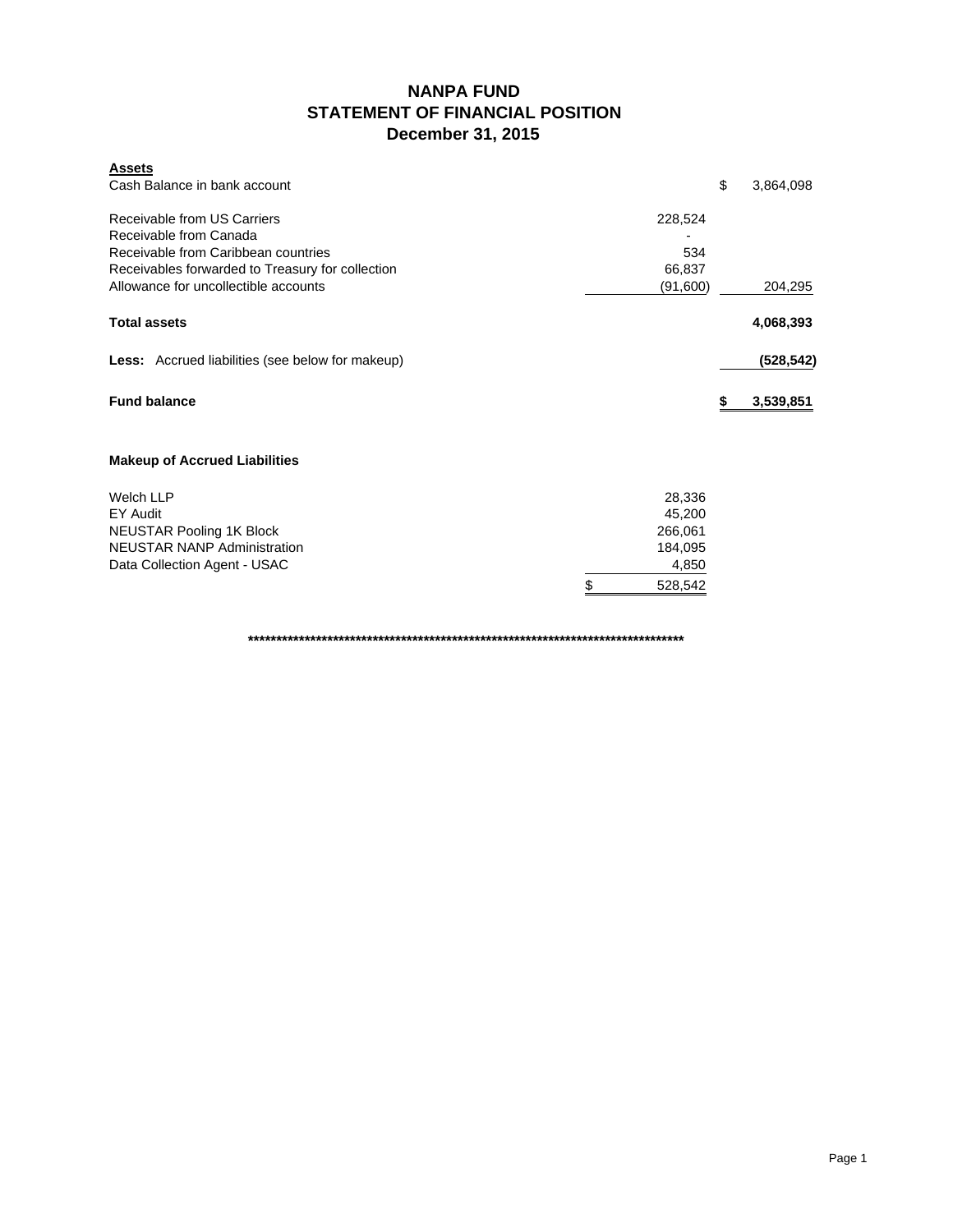#### **NANPA FUND FORECASTED STATEMENT OF CHANGES IN FUND BALANCE JULY 2015 TO SEPTEMBER 2016**

|                                                                     |            | Actual                 |                        |                        |                        |                        |                        | <b>Budget</b>            |                        |                        |                        |                        |                        |                      |                    |                   |                   |                                          | <b>Variance between</b> |
|---------------------------------------------------------------------|------------|------------------------|------------------------|------------------------|------------------------|------------------------|------------------------|--------------------------|------------------------|------------------------|------------------------|------------------------|------------------------|----------------------|--------------------|-------------------|-------------------|------------------------------------------|-------------------------|
|                                                                     |            |                        |                        |                        |                        |                        |                        |                          |                        |                        |                        |                        |                        |                      |                    |                   |                   | forecasted results<br>and budget at Sept |                         |
|                                                                     |            | <b>Jul-15</b>          | Aug-15                 | Sep-15                 | Oct-15                 | <b>Nov-15</b>          | <b>Dec-15</b>          | <b>Jan-16</b>            | Feb-16                 | Mar-16                 | Apr-16                 | Mav-16                 | <b>Jun-16</b>          | <b>Jul-16</b>        | Aug-16             | Sep-16            | <b>Total</b>      | <b>Budget</b>                            | 30/16                   |
| Revenue<br><b>International Contributions</b>                       |            |                        |                        |                        |                        |                        |                        |                          |                        |                        |                        |                        |                        |                      |                    |                   |                   |                                          |                         |
| Canada<br>Caribbean countries                                       | (1)<br>(1) | 17,860<br>27,943       | 8,930<br>$\sim$        | 8,930<br>$\sim$ $-$    | 8,930<br>$\sim$ $-$    | 8,930<br>$\sim$        | 8,930                  | 8,930<br>$\sim$          | 8,929<br>$\sim$        | 8,929<br>$\sim$        | 8,929<br>$\sim$        | 8,929<br>$\sim$ $-$    | 8,929<br>$\sim$ $-$    | 8,929<br>$\sim 100$  | 8,929<br>$\sim$    | $\sim$            | 133,943<br>27,943 | 133,943<br>27,943                        | <b>STAR</b>             |
| <b>Total International Contributions</b>                            |            | 45,803                 | 8,930                  | 8,930                  | 8,930                  | 8,930                  | 8,930                  | 8,930                    | 8,929                  | 8,929                  | 8,929                  | 8,929                  | 8,929                  | 8,929                | 8,929              | $\sim$            | 161,886           | 161,886                                  | $\sim$                  |
| Domestic Contributions - US carriers                                | (1)        | 4,038,482              | 201,264                | 217,020                | 201,871                | 199,904                | 198,150                | 204,024                  | 204,024                | 204,024                | 204,024                | 204,024                | 204,024                | 204,024              | 204,024            |                   | 6,688,883         | 6,653,548                                | 35,335                  |
| Late filing fees for Form 499A                                      | (2)        | 28,900)                | 12,300)                | 33,600                 | 1,600                  | 3,100                  | 18,020)                |                          |                        | $\sim$                 |                        |                        |                        |                      |                    | 90,700            | 60,380            | 80,000                                   | (19,620)                |
| Interest income                                                     | (3)        | 350                    | 660                    | 623                    | 401                    | 396                    | 411                    | 417                      | 417                    | 417                    | 417                    | 416                    | 416                    | 416                  | 416                | 416               | 6,589             | 6.250                                    | 339                     |
| <b>Total revenue</b>                                                |            | 4.055.735              | 198,554                | 260.173                | 209.602                | 206,130                | 189.471                | 213,371                  | 213,370                | 213,370                | 213,370                | 213.369                | 213,369                | 213.369              | 213,369            | 91.116            | 6.917.738         | 6.901.684                                | 16,054                  |
| <b>Expenses</b><br><b>NANPA Administration</b>                      |            | 181,724                | 183,408                | 182,926                | 182,999                | 181,497                | 184,095                | 185,137                  | 185,137                | 185,137                | 185,137                | 185,137                | 185,137                | 185,137              | 185,137            | 185,137           | 2,762,882         | 2,777,061                                |                         |
| 1K Block Pooling                                                    | (4)        | 253,919                | 266,971                | 270,119                | 268,620                | 264,362                | 266,061                | 265,240                  | 265,240                | 265,240                | 265,240                | 265,240                | 265,240                | 265,240              | 265,240            | 265,240           | 3,977,212         | 3,978,606                                | (14, 179)               |
|                                                                     | (5)        |                        |                        |                        |                        |                        |                        |                          |                        |                        |                        |                        |                        |                      |                    |                   |                   |                                          | (1, 394)                |
| <b>Billing and Collection</b><br>Welch LLP<br>Data Collection Agent | (6)<br>(7) | 28,336<br>4.935        | 28,336<br>4,935        | 28,336<br>4,952        | 28,336<br>4,935        | 28,336<br>4,935        | 28,336<br>4,935        | 28,336<br>4,850          | 28,336<br>4,850        | 28,336<br>4,850        | 28,336<br>4,850        | 28,336<br>4.850        | 28,336<br>4,850        | 28,336<br>4.850      | 28,336<br>4.850    | 28,336<br>4,850   | 425,040<br>73,277 | 425,040<br>72,750                        | 527                     |
| <b>Annual Operations Audit</b>                                      | (8)        | $\sim$                 | $\sim$                 | 45,200                 | $\sim$ $-$             | $\sim$ $-$             | $\sim$                 | $\sim$ $-$               | $\sim$ $-$             | $\sim$                 | $\sim$                 |                        | $\sim$                 | $\sim$               | $\sim$             | $\sim$            | 45,200            | 46,000                                   | (800)                   |
| <b>Bank Charges</b>                                                 | (9)        | 2.407                  | 6,727                  | 4,248                  | 3.375                  | 2,912                  | 3.055                  | 3.167                    | 3.167                  | 3,167                  | 3.167                  | 3.166                  | 3.166                  | 3.166                | 3.166              | 3.166             | 51,222            | 47,500                                   | 3,722                   |
| Carrier Audits                                                      | (10)       | $\sim$                 | $\sim$                 | $\sim$                 | $\sim$                 | $\sim$                 | $\sim$                 | $\overline{\phantom{a}}$ | 375,000                | $\sim$                 | $\sim$                 |                        |                        |                      |                    |                   | 375,000           | 375,000                                  |                         |
| Bad debt expense                                                    | (11)       | 18.975)                | 56,368)                | 68,512                 | 4,795)                 | 209)                   | 47,577                 | 2,667                    | 2,667                  | 2,667                  | 2,667                  | 2,666                  | 2,666                  | 2,666                | 2,666              | 2,666             | 35,414)           | 40,000                                   | (75, 414)               |
| <b>Total expenses</b>                                               |            | 452,346                | 434,009                | 604,293                | 483,470                | 481,833                | 438,905                | 489,397                  | 864,397                | 489,397                | 489,397                | 489,395                | 489,395                | 489,395              | 489,395            | 489,395           | 7.674.419         | 7,761,957                                | (87, 538)               |
| Net revenue (expenses)                                              |            | 3,603,389              | 235,455)               | 344,120)               | 273,868)               | 275,703)               | 249,434)               | 276,026)                 | 651,027)               | 276,027)               | 276,027)               | 276,026)               | 276,026) (             | 276,026)             | 276,026) (         | 398,279) (        | 756,681)          | 860,273)                                 | 103,592                 |
| <b>Opening fund balance</b>                                         |            | 1,315,042              | 4,918,431              | 4.682.976              | 4.338.856              | 4.064.988              | 3,789,285              | 3,539,851                | 3,263,825              | 2,612,798              | 2,336,771              | 2,060,744              | 1,784,718              | 1,508,692            | 1,232,666          | 956,640           | 1,315,042         | 1,360,273                                | (45, 231)               |
| <b>Closing fund balance</b>                                         |            | 4,918,431              | 4,682,976              | 4.338.856              | 4,064,988              | 3,789,285              | 3,539,851              | 3,263,825                | 2,612,798              | 2,336,771              | 2,060,744              | 1,784,718              | 1.508.692              | 1,232,666            | 956,640            | 558,361           | 558,361           | 500,000                                  | 58,361                  |
| Fund balance makeup:                                                |            |                        |                        |                        |                        |                        |                        |                          |                        |                        |                        |                        |                        |                      |                    |                   |                   |                                          |                         |
| Contingency                                                         |            | 500,000                | 500,000                | 500,000                | 500,000                | 500,000                | 500,000                | 500,000                  | 500,000                | 500,000                | 500,000                | 500,000                | 500,000                | 500,000              | 500,000            | 500,000           | 500,000           | 500,000                                  |                         |
| Surplus                                                             |            | 4.418.431<br>4.918.431 | 4.182.976<br>4.682.976 | 3.838.856<br>4.338.856 | 3.564.988<br>4.064.988 | 3.289.285<br>3.789.285 | 3.039.851<br>3.539.851 | 2.763.825<br>3.263.825   | 2,112,798<br>2.612.798 | 1.836.771<br>2.336.771 | 1.560.744<br>2.060.744 | 1.284.718<br>1.784.718 | 1.008.692<br>1.508.692 | 732.666<br>1.232.666 | 456,640<br>956,640 | 58,361<br>558.361 | 58.361<br>558.361 | 500,000                                  |                         |

**(1)** The US carrier contributions for the period from July 2015 to September 2016 and the International contributions are based upon actual billings.

(2) These fees represent the \$100 late filing fee charged to those companies that do not file the Form 499A by the due date.

**(3)** Interest income projections are estimates

**(4)** The cost for NANP Administration is based on the contract awarded in 2013. The contract expires in July 2017.

(5) The cost for 1K Block Pooling Administration is based on a four-year contract expiring July 14, 2017 with a six-month transition period to January 14, 2018.

**(6)** The cost of B&C Agent is based on the interim contract with Welch LLP in force until March 1, 2016.

**(7)** The expense for the Data Collection Agent is based on an estimate of costs by USAC for the 2015 calendar year.

**(8)** The expense for the annual operations audit performed by Ernst & Young LLP is based on the quote given.

**(9)** Bank fees are an expense to the Fund.

**(10)** The budget allowed \$375,000 for carrier audits.

**(11)** The allowance covers all accounts considered potentially uncollectible at December 31, 2015.

**Assumptions: Reconciliation of forecast at September 30, 2016 to budget**

| Budgeted fund balance at September 30/16 - contingency                                                | 500,000   |
|-------------------------------------------------------------------------------------------------------|-----------|
| Decrease in fund balance between budget period (December 2014) and June 2015                          | (45, 231) |
| Additional billings over estimate from budget                                                         | 35.335    |
| Late filing fees (reversal) for Form 499A                                                             | (19,620)  |
| Underestimate of interest earned to date compared to budget                                           | 339       |
| NANP Admin - difference between budget and actual contract awarded due to variable travel costs       | 14.179    |
| NANP Admin - change orders issued                                                                     |           |
| Additional billings from B & C Agent due to renewal of contract                                       |           |
| Data Collection fees - Adjustment to actual from budget                                               | (527)     |
| Bad debts - Adjustment to actual from budget                                                          | 75.414    |
| IK Block Pooling - difference between budget and actual contract awarded due to variable travel costs | 1.394     |
| Pooling change orders                                                                                 |           |
| Carrier audits that will not be performed                                                             |           |
| Operations Audit - Adjustment to actual from budget                                                   | 800       |
| Bank fees - Adjustment to actual from budget                                                          | (3, 722)  |
| Forecasted fund balance at September 30/16                                                            | 558.361   |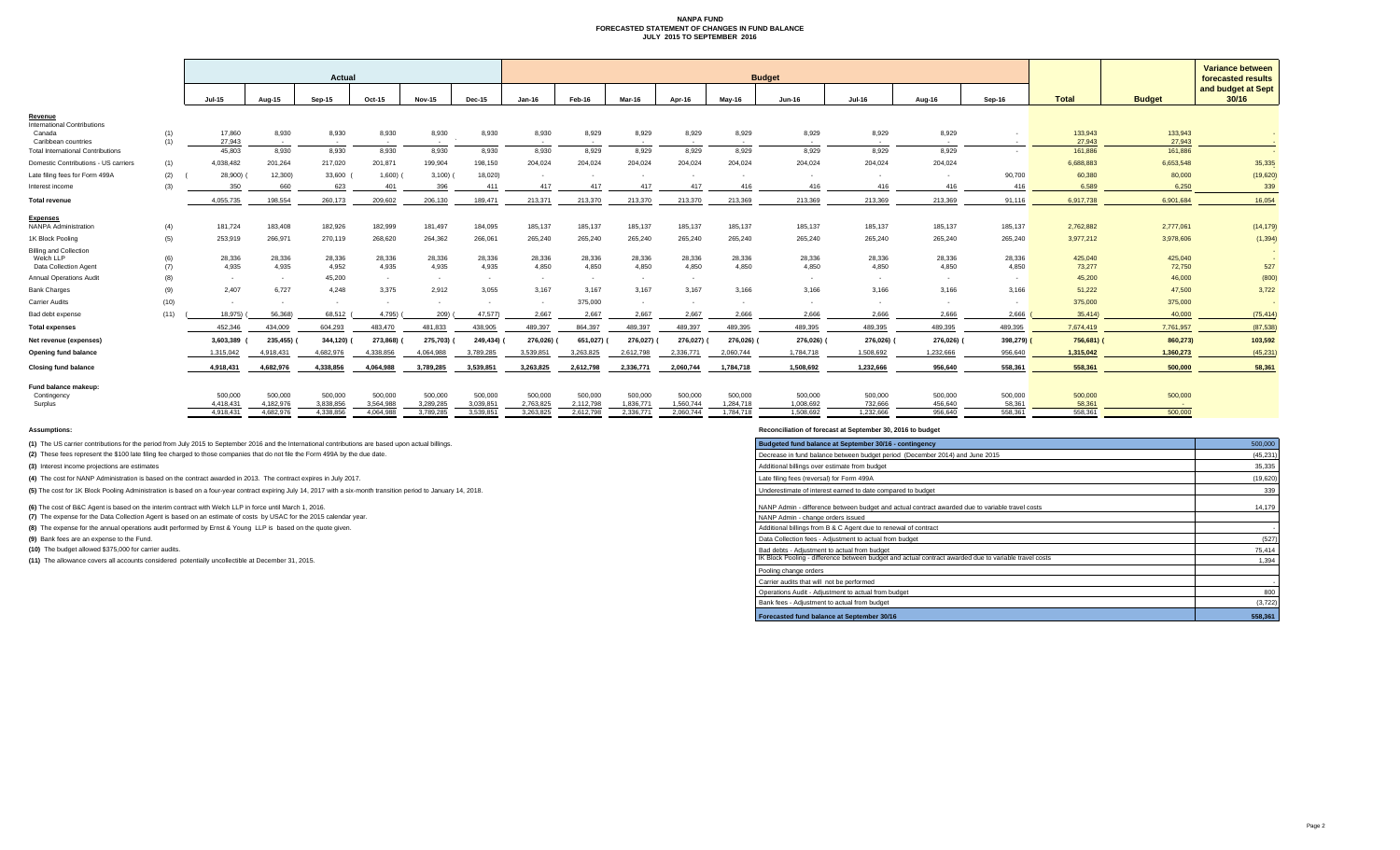#### **CURRENT AND FORECASTED LIABILITIES**

|                                                                                    |               |               | Current |         |         |         |         |         |         |  |
|------------------------------------------------------------------------------------|---------------|---------------|---------|---------|---------|---------|---------|---------|---------|--|
|                                                                                    |               |               | Dec-15  | Jan-16  | Feb-16  | Mar-16  | Apr-16  | May-16  | Jun-16  |  |
| <b>NEUSTAR - NANPA Administration contract</b>                                     |               |               | 184,095 | 185,137 | 185,137 | 185,137 | 185,137 | 185,137 | 185,137 |  |
| - Payment authorized by the FCC in December<br>November 2015                       | \$<br>181,497 |               |         |         |         |         |         |         |         |  |
| - Authorization by the FCC has not been received for payment                       |               |               |         |         |         |         |         |         |         |  |
| December 2015                                                                      |               | 184,095<br>\$ |         |         |         |         |         |         |         |  |
| <b>NEUSTAR - Block Pooling</b>                                                     |               |               | 266,061 | 265,240 | 265,240 | 265,240 | 265,240 | 265,240 | 265,240 |  |
| - Payment authorized by the FCC in December                                        |               |               |         |         |         |         |         |         |         |  |
| November 2015                                                                      | \$<br>264,362 |               |         |         |         |         |         |         |         |  |
| - Authorization by the FCC has not been received for payment                       |               |               |         |         |         |         |         |         |         |  |
| December 2015                                                                      |               | S<br>266,061  |         |         |         |         |         |         |         |  |
| Welch LLP - Billing & Collection Agent                                             |               |               | 28,336  | 28,336  | 28,336  | 28,336  | 28,336  | 28,336  | 28,336  |  |
| - Payment authorized by the FCC in December                                        |               |               |         |         |         |         |         |         |         |  |
| November 2015                                                                      | 28,336        |               |         |         |         |         |         |         |         |  |
| - Authorization by the FCC has not been received for payment<br>December 2015      |               | \$<br>28,336  |         |         |         |         |         |         |         |  |
| <b>USAC - Data Collection Agent</b><br>- Payment authorized by the FCC in December |               |               | 4,850   | 4,850   | 4,850   | 4,850   | 4,850   | 4,850   | 4,850   |  |
| October 2015                                                                       | 4,935         |               |         |         |         |         |         |         |         |  |
| November 2015                                                                      | 4,935         |               |         |         |         |         |         |         |         |  |
|                                                                                    | \$<br>9,870   |               |         |         |         |         |         |         |         |  |
| - Authorization by the FCC has not been received for payment                       |               |               |         |         |         |         |         |         |         |  |
| December                                                                           |               | \$<br>4,850   |         |         |         |         |         |         |         |  |
| <b>Carrier audits</b>                                                              |               |               |         |         | 375,000 |         |         |         |         |  |
| Ernst & Young LLP- Annual operations audit                                         |               |               | 45,200  |         |         |         |         |         |         |  |
| <b>Bank Fees</b>                                                                   |               |               |         | 3,167   | 3,167   | 3,167   | 3,167   | 3,166   | 3,166   |  |
| Total                                                                              |               |               | 528,542 | 486,730 | 861,730 | 486,730 | 486,730 | 486,729 | 486,729 |  |